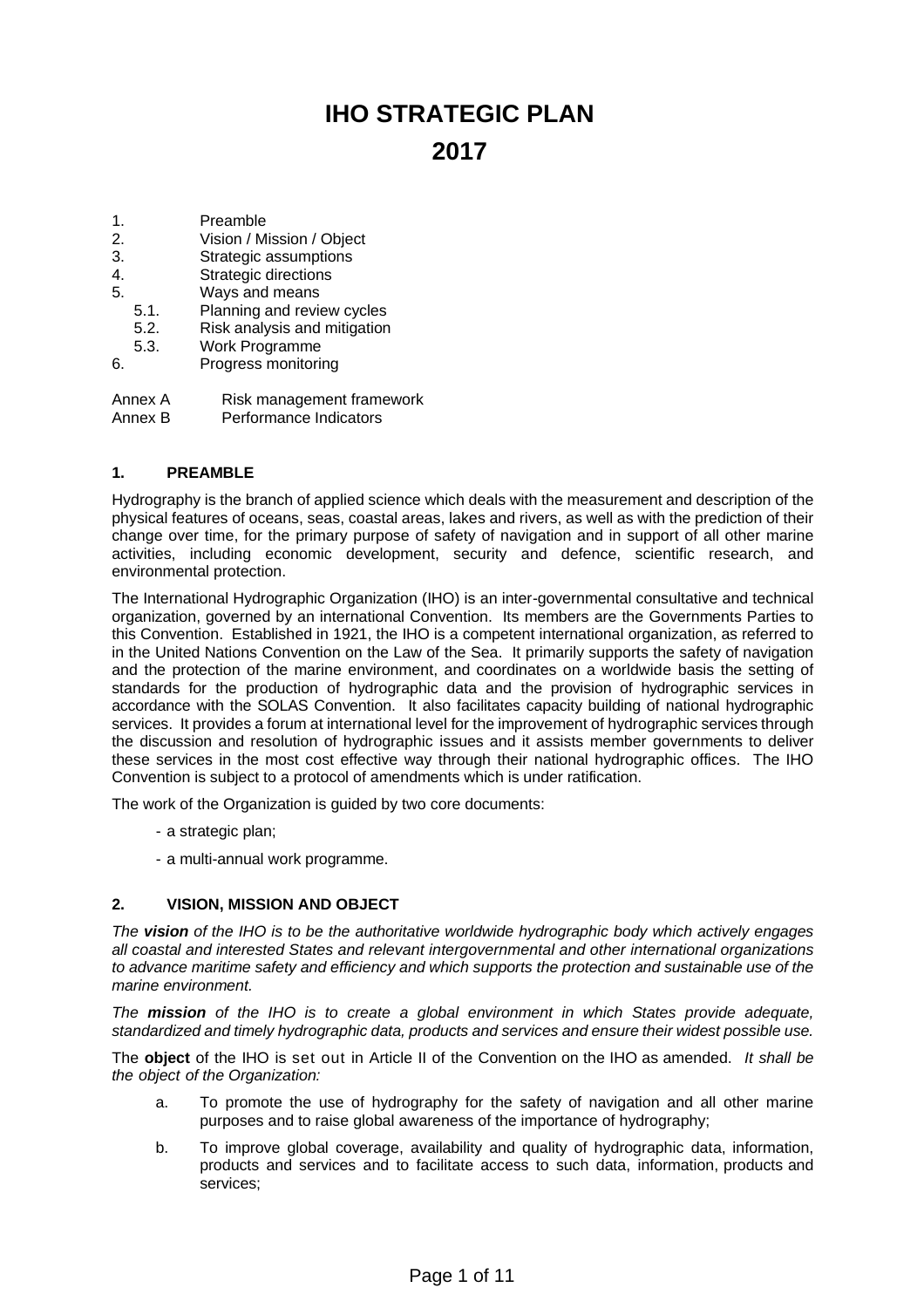- c. To improve global hydrographic capability, capacity, training, science and techniques;
- d. To establish and enhance the development of international standards for hydrographic data, information, products, services and techniques and to achieve the greatest possible uniformity in the use of these standards;
- e. To give authoritative and timely guidance on all hydrographic matters to States and international organizations;
- f. To facilitate coordination of hydrographic activities among the Member States; and
- g. To enhance cooperation on hydrographic activities among States on a regional basis.

## **3. STRATEGIC ASSUMPTIONS**

The strategic assumptions are identified as *strengths* (S), *weaknesses* (W) *opportunities* (O) or *threats* (T) for the implementation of IHO objectives.

#### 1. **Status of hydrographic services / Benefits and beneficiaries**

- 1.1 An adequate data-centric hydrographic infrastructure is an essential geospatial foundation layer to support the move to an open data environment. (O)
- 1.2 There is globally still insufficient awareness (and therefore funding) about the level, value and importance of hydrographic services. (W)
- 1.3 Training standards and regulations must keep up with technological developments. (O/W)

## 2. **Political and societal trends**

- 2.1 Globalization will continue to increase the demands on maritime trade and coordinated support services. (O)
- 2.2 The development of the Blue Economy and environmental concerns, related in particular to climate change awareness will generate increasing demands and wider uses for hydrographic information beyond solely core navigational safety use. (O)
- 2.3 Human performance in all sections of the maritime industry (including shipping) is a major concern in terms of safety. (O/W)

#### 3. **Economic and market related trends**

- 3.1 90% of the world trade is conducted through maritime routes and presently 800 major ports, a figure that is growing, and is a key dependency for the world economy. (O)
- 3.2 Maritime industry is an indispensable partner within the hydrographic community. (O)
- 3.3 Long term investment is required to provide and maintain an appropriate hydrographic infrastructure and the benefits are indirect. (W)
- 3.4 Multinational projects are a fundamental resource. (O)

## 4. **Technological trends**

- 4.1 Technological developments (digital era, ENC, high rate communication systems, sensor technology and integrated services and precise positioning systems) are a major driving force for changes and require interoperable data management and portrayal. (O)
- 4.2 Crowd-sourcing has high potential (O)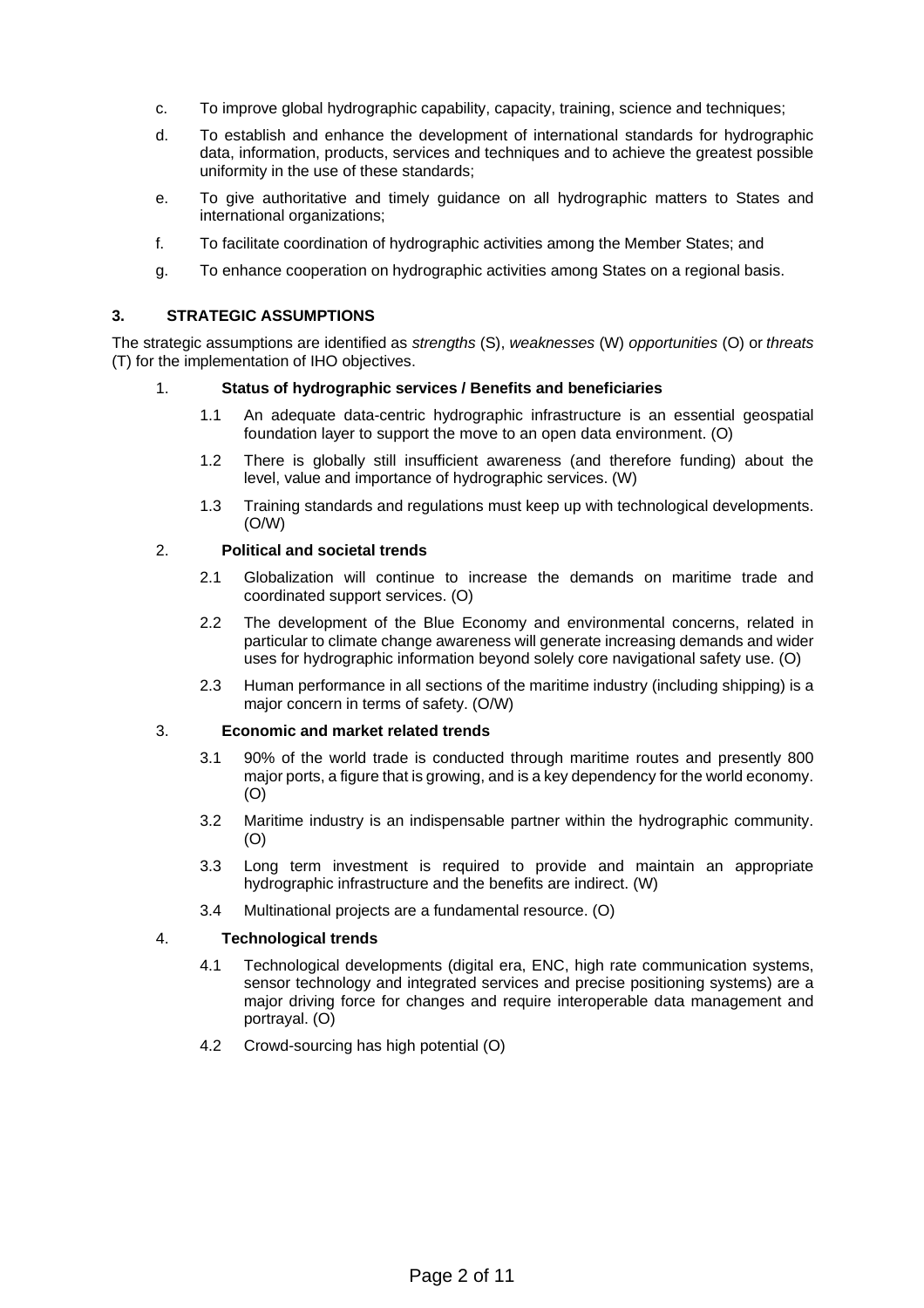## 5. **Legal and regulatory trends**

- 5.1 The provision of hydrographic services by contracting governments will remain regulated at the international level by the SOLAS Convention. (S)
- 5.2 National and international policies are developing that encourage or require mandatory open data exchange/distribution/access for natural risk mitigation, protection of the environment and the competitive development of value added downstream services. (O/T)
- 5.3 There will be increased regulation with regard to security that will require earlier and more detailed information on vessel movements and will potentially increase control over vessels within national waters. (O)

## **4. STRATEGIC DIRECTIONS**

Taking into account the strategic assumptions, the IHO will pursue the following strategic directions, in order to fulfil its mission and objectives:

#### 1. **Strengthen the role and effectiveness of the IHO**

The IHO will continue its leading role as the competent international organization on all hydrographic matters by responding more efficiently and effectively to the needs of the maritime community, government, science and industry for hydrographic data, products and information through:

- 1.1 implementing proactive, efficient and dynamic procedures and mechanisms that respond effectively to emerging trends, developments and challenges;
- 1.2 closer and more effective cooperation with relevant intergovernmental and other international organizations, in order to respond to cross-agency issues and thereby promote coherence and efficiency;
- 1.3 engaging the various stakeholders, including non-governmental international organizations, government, industry, academia and others, in the technical work of its bodies, in order to ensure a more inclusive approach to decision-making and the optimum use of high fidelity data;
- 1.4 developing, improving, promulgating and promoting clear, uniform, global hydrographic standards to enhance safety of navigation at sea, protection of the marine environment, maritime security, port and coastal zone management and economic development;
- 1.5 promoting the role of hydrography in supporting relevant related ocean sciences.

#### 2. **Facilitate global coverage and use of official hydrographic data, products and services**

The IHO will strive to achieve global coverage and availability of high quality official hydrographic data, information, products and services necessary for safety of navigation at sea and for non-navigational uses, e.g. by means of the developing spatial data infrastructure, through:

- 2.1 coordinating effectively Member State activities for the provision of coherent, consistent, standardized and well-coordinated hydrographic services, in accordance with regulation 9 of Chapter V of the SOLAS Convention;
- 2.2 enhancing and supporting cooperation on hydrographic activities among States on a regional basis under the aegis of the Regional Hydrographic Commissions;
- 2.3 expanding membership of the IHO;
- 2.4 encouraging and supporting the establishment of new Hydrographic Offices;
- 2.5 encouraging and supporting the development and promotion of integrated navigation systems and geospatial data infrastructures;
- 2.6 promoting the use of new technologies and the opportunities offered by globalization, international cooperation and crowd-sourcing.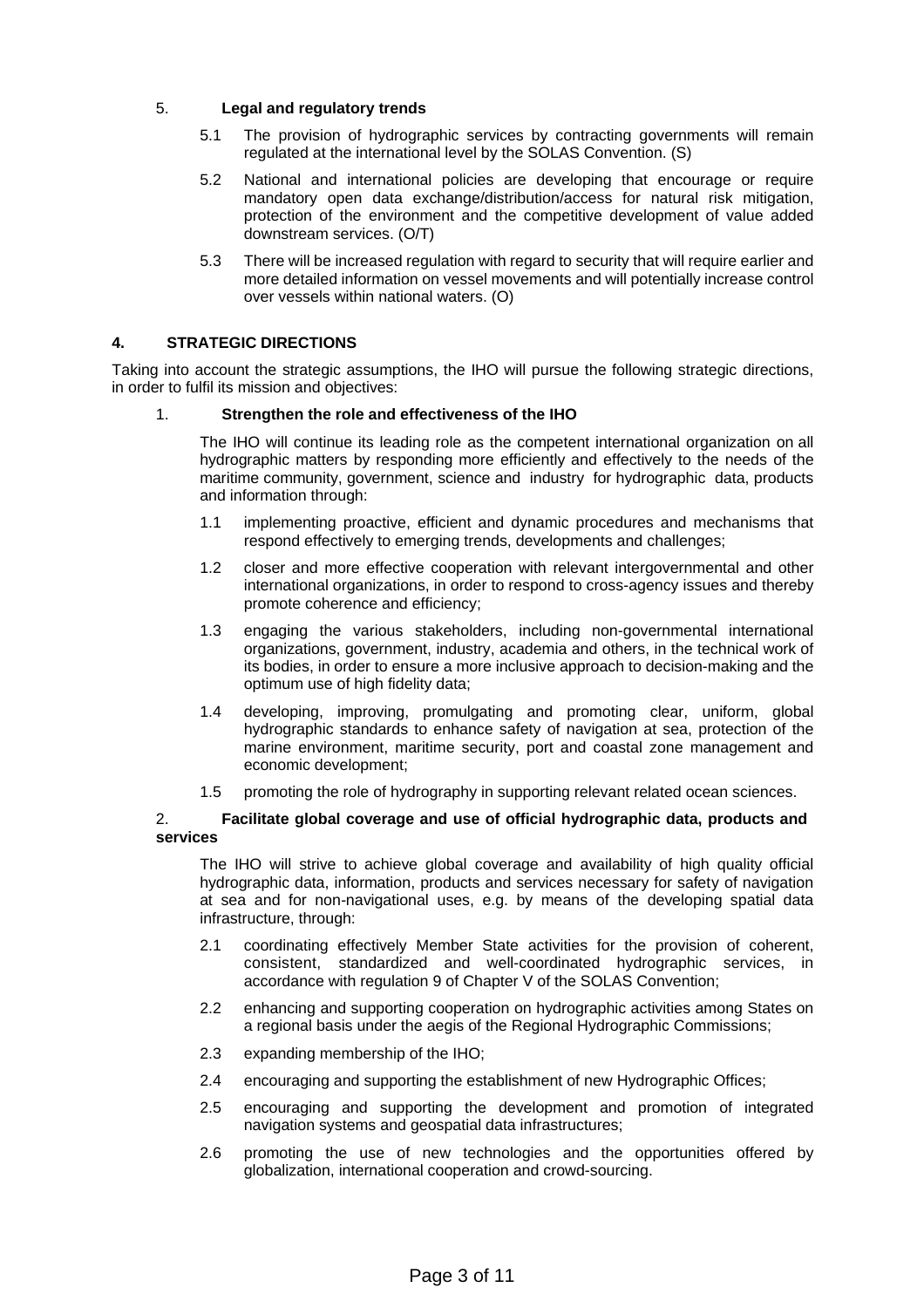## 3. **Raise global awareness of the importance of hydrography**

The IHO will champion the awareness at national, regional and global levels of the value, importance and benefits of hydrography and the provision of hydrographic services for all marine activities, through:

- 3.1 ensuring that the role and responsibilities of national Hydrographic Offices are clearly understood at all levels in the marine and public communities;
- 3.2 supporting and promoting the value of national Hydrographic Offices and hydrographic surveying programmes;
- 3.3 bringing the value and importance of hydrography on issues affecting safety of navigation at sea, protection of the marine environment, disaster preparedness and response, maritime security and economic development to the attention of relevant intergovernmental and other international organizations, funding agencies, national governments, maritime stakeholders and others;
- 3.4 preparing and promoting education and outreach programmes which involve fostering a well-informed citizenry and creation of public awareness of the value and importance of hydrography and its role in daily life.

## 4. **Assist Member States to fulfil their roles**

The IHO will help and support its Member States in fulfilling their present roles and in meeting future demands and requirements as effectively and efficiently as possible, through;

- 4.1 acting as a focal point and forum for all hydrographic matters;
- 4.2 supporting national initiatives aimed at obtaining better hydrographic information and developing and enhancing hydrographic infrastructure;
- 4.3 encouraging bilateral and regional cooperation on hydrographic and related matters;
- 4.4 strengthening the IHO capacity-building programme in order to better support the needs of Member States, especially those developing their capabilities from maritime safety information through surveying to nautical charting and marine spatial data infrastructure.

#### **5. WAYS AND MEANS**

#### 5.1 **Planning and review cycles**

The planning and review cycles for the Strategic Plan, the Work Programme and the Budget are set out in IHO Resolution 12/2002 as amended.

The inter-sessional monitoring and achievement of the Strategic Plan, the Work Programme and Budget is undertaken by the Council.

#### 5.2 **Risk analysis and mitigation**

An analysis is conducted during the preparation of the Work Programme in order to:

- identify the significant risks associated with each Strategic Direction in the Strategic Plan, understand how and when they arise, identify the stakeholders, and
- estimate their likelihood of occurrence and impact on the IHO, its Member States and other stakeholders if any (for example: IMO), and
- identify the range of mitigating actions required, responsible owners/stakeholders, priority/dates assigned to them with any resource requirement that will be needed.

The Work Programme is designed to implement the Strategic Directions while mitigating these risks.

A risk management framework is set out in Annex A.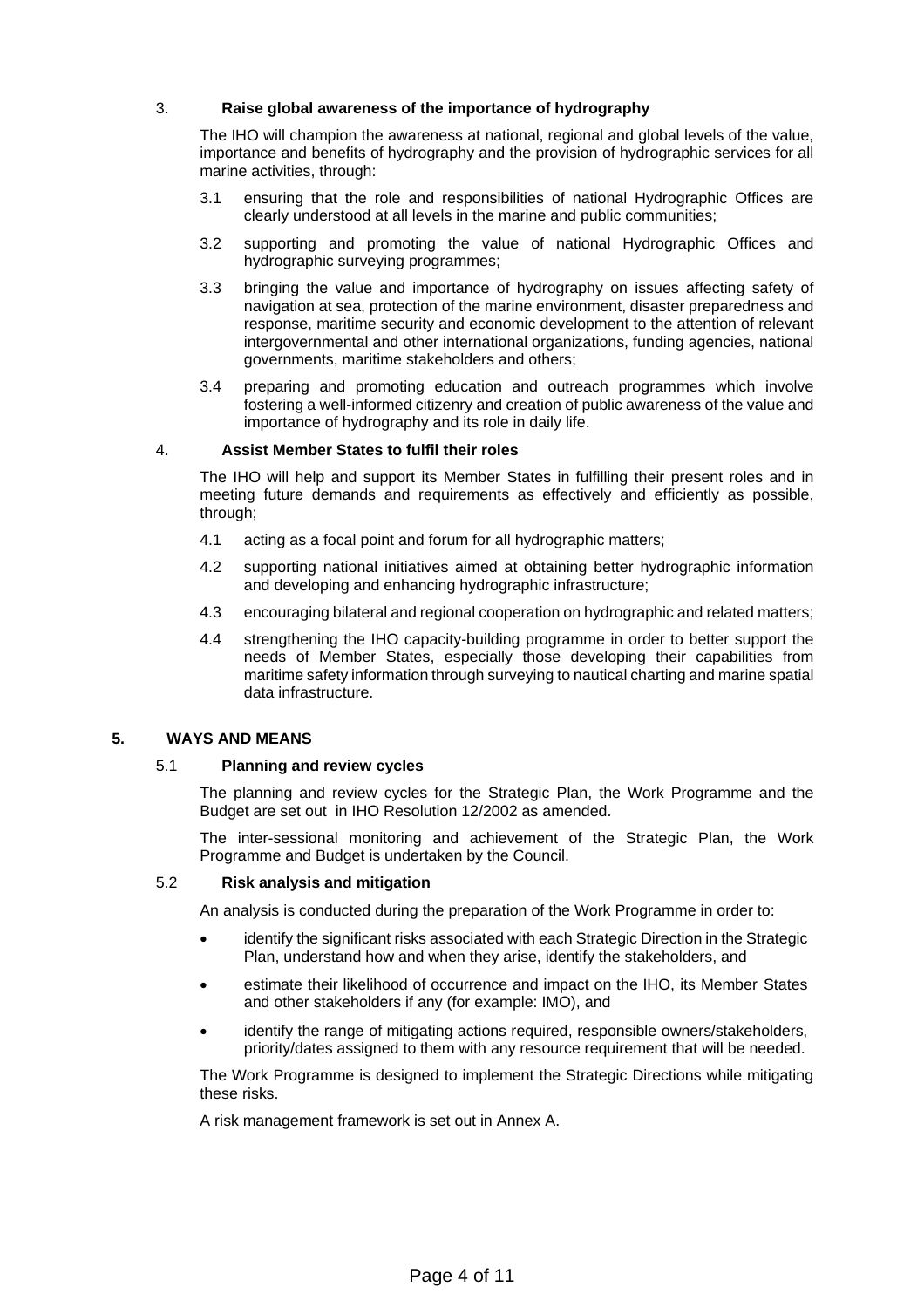# 5.3 **Work Programme**

The Work Programme covers the period starting on 1 January of the year following the ordinary session of the Assembly and ending on 31 December of the year of the next ordinary session.

The Work Programme is divided into the following three programmes:

- *Corporate Affairs* under the responsibility of the Secretary General,
- *Hydrographic Services and Standards* under the responsibility of the relevant Committee (HSSC),
- *Inter Regional Coordination and Support* under the responsibility of the Inter Regional Coordination Committee (IRCC).

The HSSC programme includes the activities to be conducted by its subordinate bodies as well as by inter-organizational bodies that report to the HSSC.

The IRCC programme includes the activities to be conducted by its subordinate bodies as well as by the Regional Hydrographic Commissions and by inter-organizational bodies that report to the IRCC.

Activities of individual Member States which are relevant to the implementation of the Strategic Directions are listed in the appropriate programme.

Each item of the programmes identifies:

- the strategic direction to which it refers,
- the principal stakeholders outside the IHO, if any, that may be affected,
- the key deliverables and associated milestones, as appropriate ,
- the lead authority and participants, if any,
- the estimated resources from the IHO budget when significant, and
- other resources when significant,
- (h) the risk to delivery when significant.

The Work Programme is reviewed annually by the Council in liaison with the Chairs of the HSSC and the IRCC.

## **6. PROGRESS MONITORING**

#### 6.1 *Monitoring Mechanism*

The mechanism to monitor the implementation of the Strategic Plan and identify any needs for revision includes the following elements:

- the definition of Performance Indicators (PIs) against which progress in implementing the strategic directions is periodically assessed;
- the review of progress with Strategic Directions through the Performance Indicators;
- the review of the adequacy of the Strategic Directions in relation with the progress made and with the Strategic Assumptions on which they are based;
- the review of the ongoing validity of the Strategic Assumptions themselves since they were first set, in relation to the objectives of the Organization and taking into account any subsequent changes in
	- status of hydrographic services / benefits and beneficiaries,
	- political and societal trends,
	- economic and market related trends,
	- technological trends,
	- legal and regulatory trends.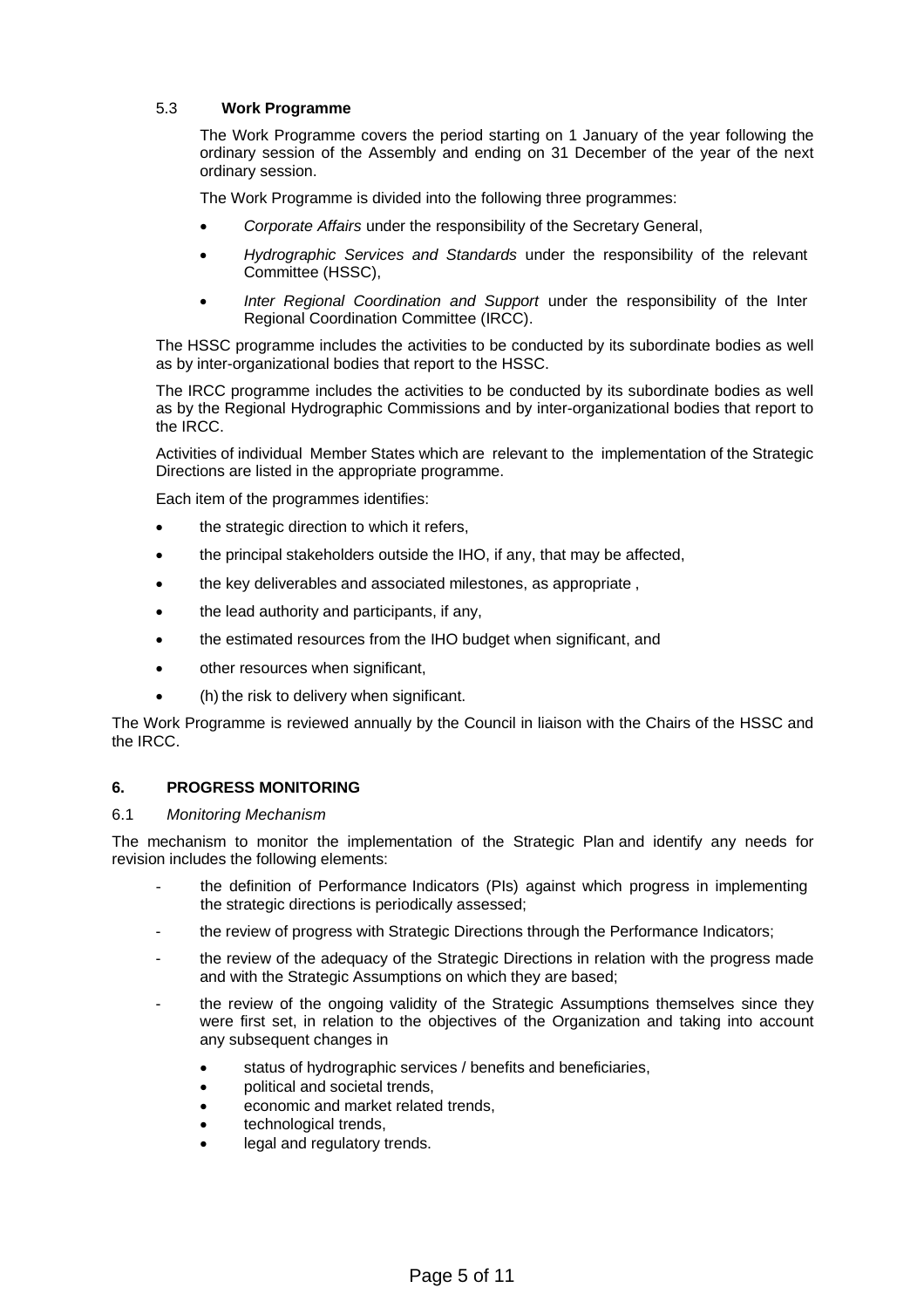Taking into account the object of the Organization and the Strategic Directions, the Work Programme will be measured by indicators which should show critical items / risk factors, picture of productivity (considering, among others, budget factor) and the level of achievement of the Strategic Objectives. They should also indicate future trends: forecast upturn / downturn.

The periodicity of measure should be annual, in accordance with the Work Programme review cycle.

At the end of the period of the Work Programme (every three years) these indicators provide a data source for the review of the Strategic Plan and / or the Work Programme.

## 6.2 *Implementation of Performance Indicators*

The implementation of Performance Indicators is based on a two level approach. *Strategic* level PIs are established by the Assembly as a *top down* process, and *working* level PIs are established by the HSCC and IRCC and their subordinate bodies as a *bottom up* process:

- Strategic Level PIs (SPIs): a small number of PIs associated with the objectives of the IHO (1 or 2 SPIs per objective), to be agreed by the Assembly and managed by the Secretary General and the Council; (see Annex B for current list)
- Working Level PIs (WPIs): PIs associated with the Strategic Directions to be agreed and managed by the HSSC and IRCC and their subsidiary organs.

In this perspective cross-references between the objectives, the Strategic Directions and the PIs are arranged in the following way:

Objectives => Strategic PIs => Strategic Directions => responsible organs => working level PIs

## 6.3 *Assessment and Review*

The assessment of the working level PIs and the review of progress in relation to the Strategic Directions are considered in two phases: an initial review by the leading organ and an overall review by the Secretary General and the Council.

Together with an assessment of the Strategic PIs, the results of the working level PIs are submitted for consideration by the Assembly. The submission should include a qualitative and, where practicable, a quantitative assessment of progress based on the value of the PIs. It should also include recommendations on management actions to be considered where trends indicate either a lack of progress or a change to an underlying assumption/direction is required. In this way the aim can be maintained and evidence of progress monitored/presented.

The review of the strategic assumptions is prepared by the Secretary General and the Council for consideration by the Assembly. The submission should include an analysis of the relevance of the strategic assumptions and recommendations on the changes to be considered.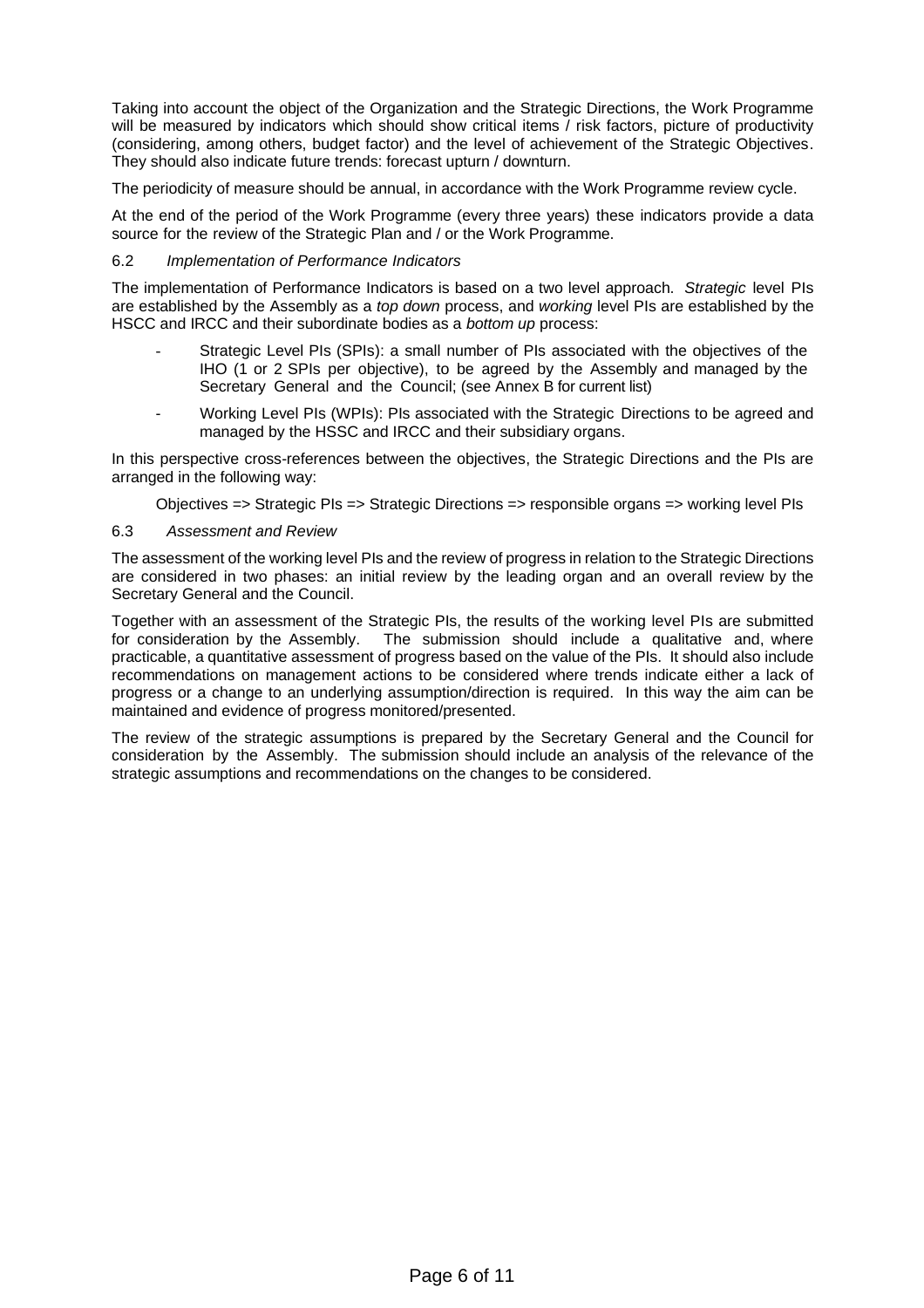# **RISK MANAGEMENT FRAMEWORK**

## **1. RISK MANAGEMENT POLICY**

#### 1.1 **Policy aim and objective**

- to stimulate common risk management awareness within the IHO,
- to adopt a uniform risk management framework and embed it in the IHO's strategic planning processes,
- to proactively identify and analyse the IHO's highest risk exposures and define the options to properly treat them,
- to select and implement the appropriate options which minimise the IHO's exposure to risk in the most cost (both financial, and non-financial) effective way.

## 1.2 **General Methodology**

The IHO requires that identified risks are managed in such a way that they are not unduly threatening the strategic objectives and consequently the successful achievement of the IHO's Mission. Risk management activities are therefore addressed at two levels:

- *strategic* level by the Secretary General and processed *top down*,
- *working* level by subordinate bodies under HSCC/IRCC and processed *bottom up*.

Both levels are merged through the Work Programme which is reviewed annually under the supervision of the Secretary General and the Council.

## 1.3 **Roles and Responsibilities**

The Secretary General is ultimately responsible to Member States for the IHO's risk management. The Secretary-General has the responsibility for ensuring that the risk management framework is effectively implemented within the IHO and that its principles are communicated at all levels. The Secretary-General will also provide the necessary profile to advance a risk management culture in IHO, including participation in its monitoring and reporting.

The Secretary-General and the Council are responsible for the routine oversight of the IHO's risk management programme, its implementation, agreeing risk tolerances and treatment and their regular monitoring.

## **2. RISK MANAGEMENT PROCESS**

#### 2.1 **Context**

The IHO's risk environment is determined by considering the trends and developments identified as relevant to the IHO's strategic objectives.

The Strategic Assumptions described in Chapter 3 of the Strategic Plan have been identified as "strengths" (S), "weaknesses" (W), "opportunities" (O), or "threats" (T).

The Strategic Assumptions introduce possible risks to the achievement of the associated Strategic Directions set out in Chapter 4 that are intended to fulfil the IHO's objectives and ultimately its mission. They are therefore a logical starting point for risk identification.

#### **2.2 Risk Identification**

The Strategic Directions (SD) are not necessarily independent of each other. Possible risks are firstly identified for each individual SD. During the risk assessment phase risks common to more than one SD may be identified. Risks will be categorized as either (1) *internal*, i.e. originating from within the IHO community, or (2) *external*.

#### **2.3 Risk Assessment**

Identified risks need to be assessed in relation to their potential severity of impact and their probability of occurrence. The risk assessment should produce such information for the management of the Organization that the primary risks are easy to understand and that the risk management decisions may be prioritized. The accepted formula for risk quantification is:

**Rate of occurrence** (or **probability**) multiplied by the numerical indicator of the **impact of the event** equals **risk**

A-1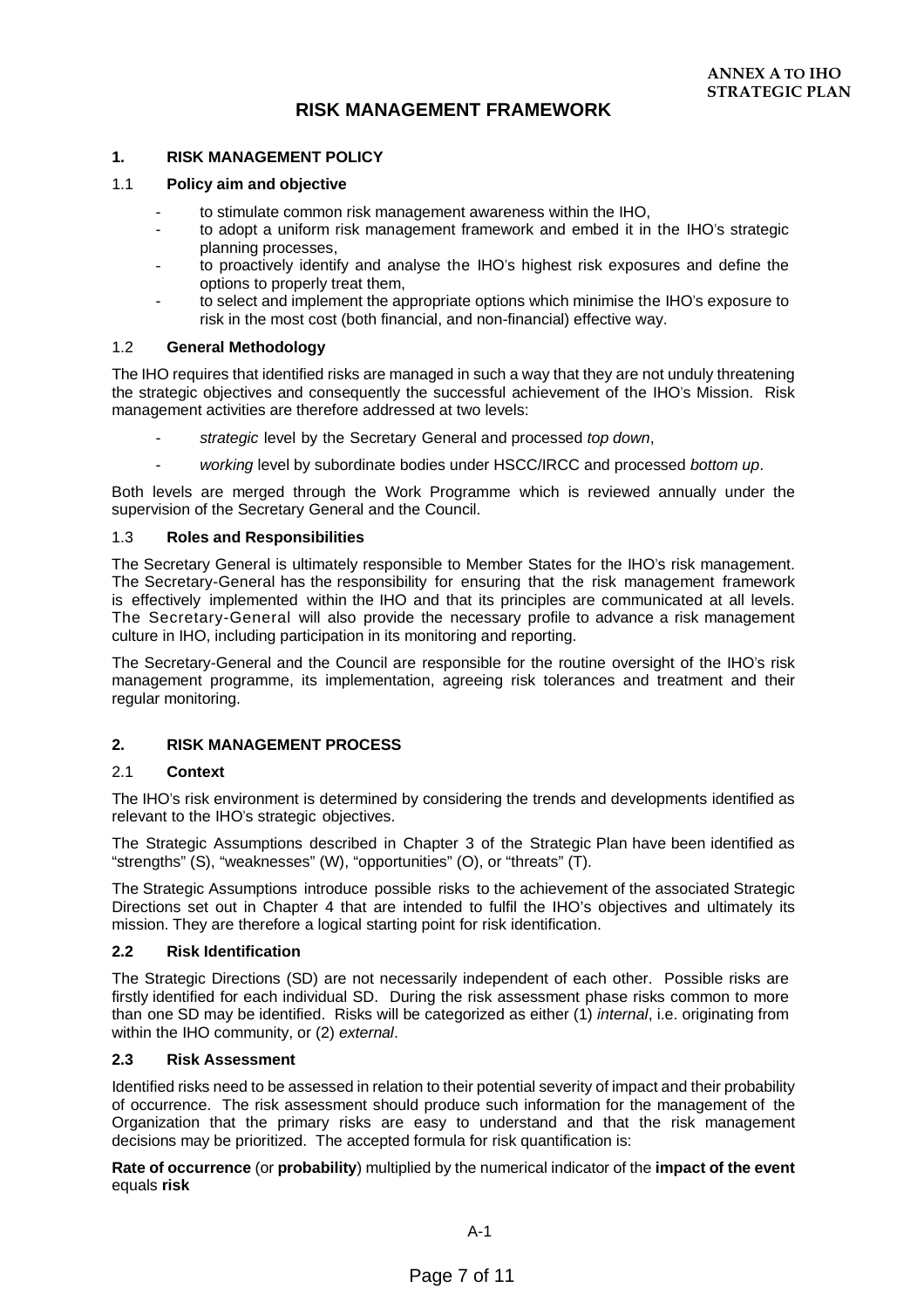A five-category approach is considered adequate:

Probability of occurrence within the time frame of the work programme:

- 5 extreme
- $4 h$ igh
- $3 -$  medium
- $2 \text{low}$
- 1 negligible

Impact of the event on the IHO:

- 5 extreme threatens survival of the IHO
- 4 high threatens credibility of the IHO
- 3 moderate –threatens present structure of the IHO
- 2 low shift of focus/means
- 1 negligible solved within existing process/structure of the IHO
- 0 absent nil impact

Based on this approach, the identified risks can be scored for probability and impact and a risk score calculated for each risk.

The risk to the relevant SD's may then be prioritised as significant or otherwise, based on the risk score.

## 2.4 **Risk Treatment**

As *internal* risks are within the direct control of the IHO it makes sense to initially identify the most relevant and significant risks at a strategic level; in other words, those which threaten the accomplishment of Strategic Directions and ultimately the Mission of the IHO, and decide on an effective treatment.

*External* risks should also be addressed if they are deemed significant in terms of threatening the accomplishment of the Strategic Directions and ultimately the Mission of the IHO.

# 2.5 **Implementation of the risk management plan**

An agreed treatment should be executed to reduce the identified significant risks. It may be decided to select more risks to SDs and work out their "top down" *risk treatment*.

#### 2.6 **Review and evaluation of the plan**

Risk management is dynamic. It is therefore important to monitor, review and evaluate the risk management plan. To monitor the progress on the SDs, the Secretary General and the Council and IHO subordinate bodies will use the agreed performance indicators (PIs).

In case of deficiencies caused by identified risks, action should be taken in accordance with the agreed treatment/plan.

The risk management plan should be reviewed, evaluated and updated annually by the Secretary General and the Council.

The attached diagram summarizes the risk management process.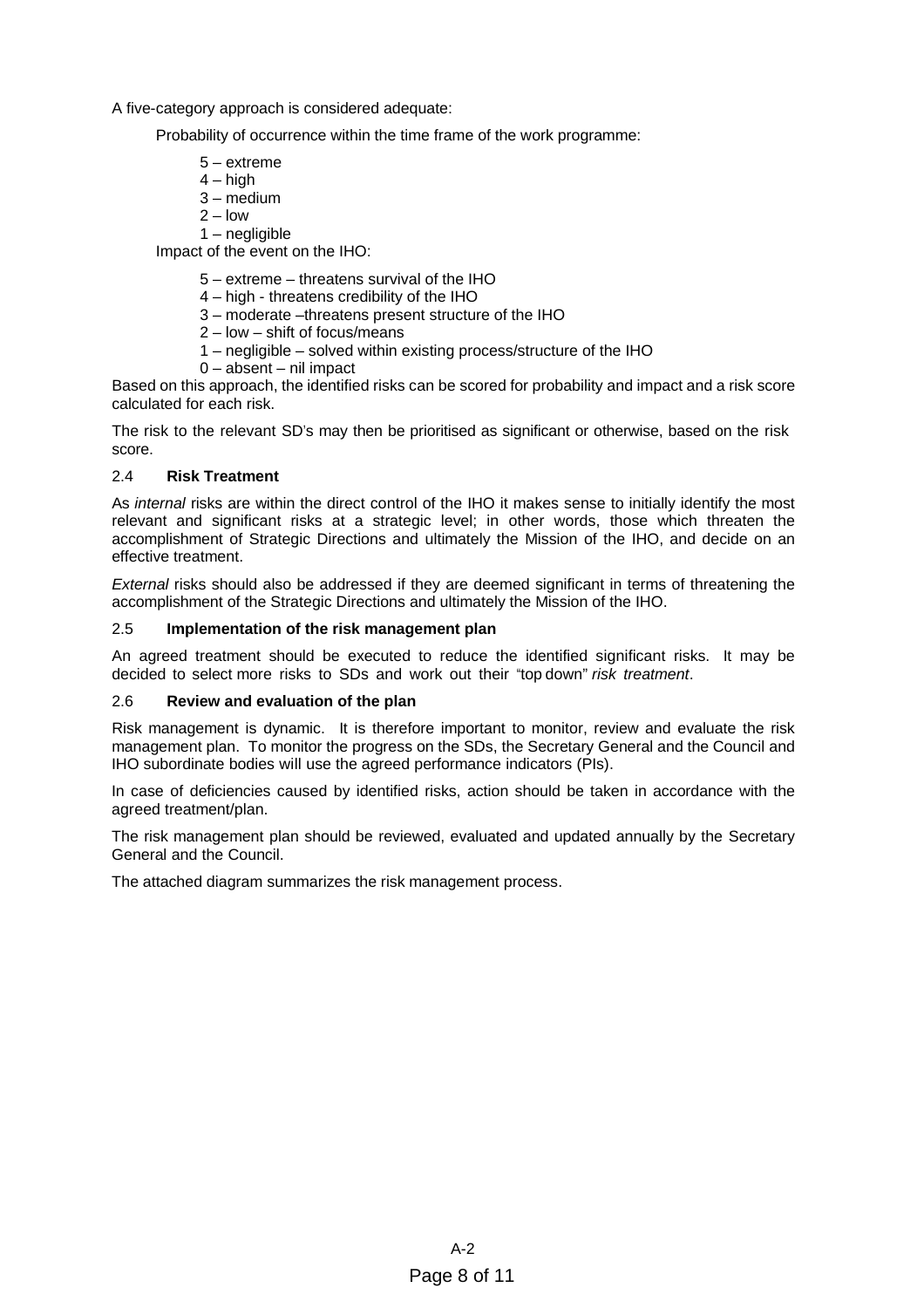# **SCHEMATIC REPRESENTATION OF THE RISK MANAGEMENT PROCESS**

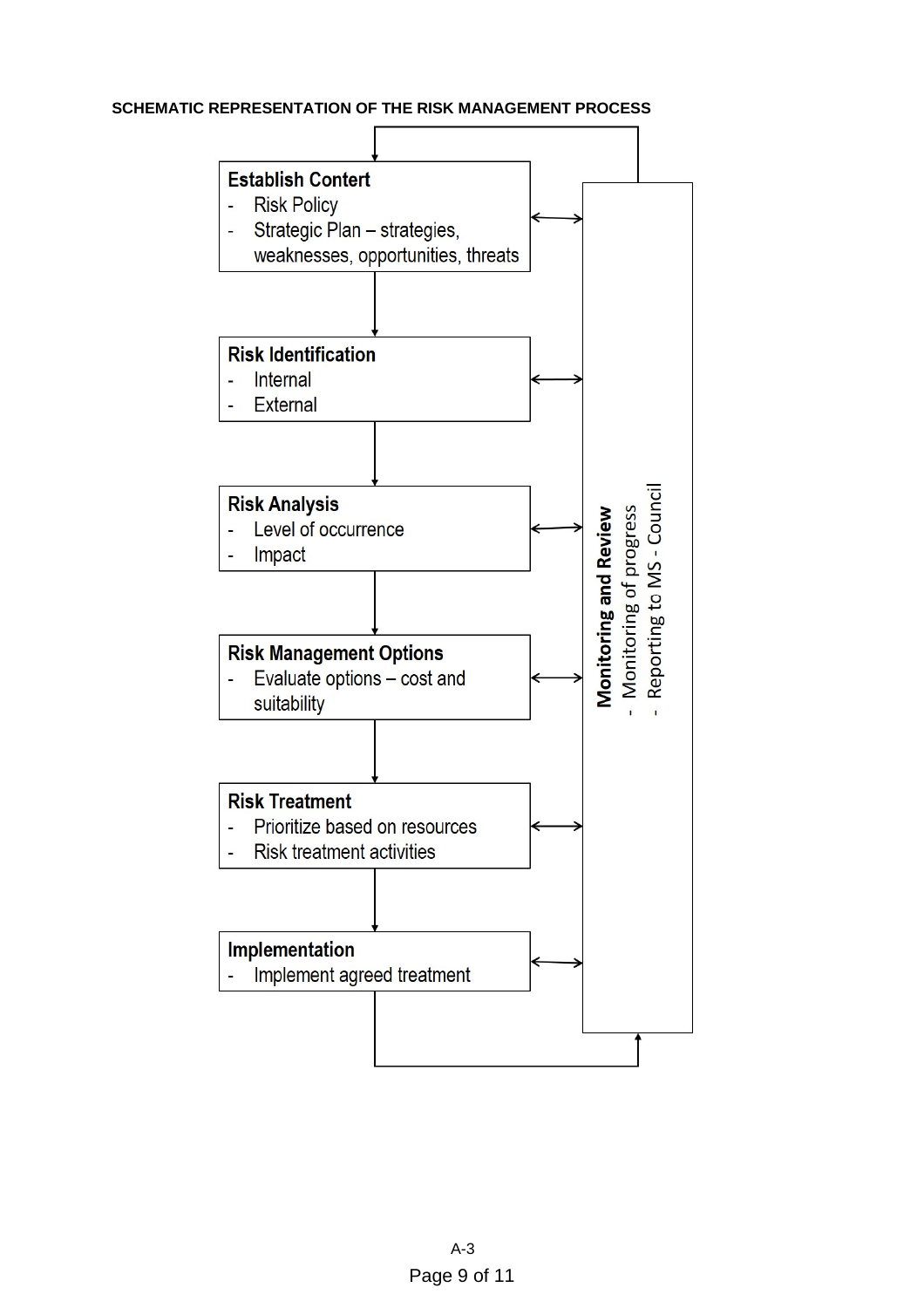# **ANNEX B IHO TO STRATEGIC PLAN**

#### **STRATEGIC PERFORMANCE INDICATORS**

|    | <b>Objective</b>                                                                                                                                                                                                                        |                  | <b>Strategic Pls</b>                                                                                                                                                                                                                       | <b>Reporting Period</b> | <b>Related Strategic</b><br><b>Directions</b>         |
|----|-----------------------------------------------------------------------------------------------------------------------------------------------------------------------------------------------------------------------------------------|------------------|--------------------------------------------------------------------------------------------------------------------------------------------------------------------------------------------------------------------------------------------|-------------------------|-------------------------------------------------------|
| a. | To promote the use of hydrography for the<br>safety of navigation and all other marine<br>purposes and to raise global awareness<br>of the importance of hydrography.                                                                   | SPI <sub>1</sub> | Number and percentage of Coastal States providing<br>ENC coverage directly or through an agreement<br>with a third party.<br>(Previous year figures in brackets)                                                                           | Yearly                  | 1.5;<br>2.5;<br>$3.1$ ;<br>3.2;<br>$3.3$ ; and<br>3.4 |
| b. | To improve global coverage, availability<br>and quality of hydrographic data,<br>information, products and services and to<br>facilitate access to such data, information,<br>products and services.                                    | SPI <sub>2</sub> | Growth in ENC coverage worldwide, as reported in<br>the IHO on-line catalogue, relative to the existing<br>gap in adequate coverage (as defined by IMO/NAV)<br>from the benchmark 01 Aug. 2008.                                            | Quarterly               | $2.1$ ; and<br>4.2                                    |
|    |                                                                                                                                                                                                                                         | SPI <sub>3</sub> | Percentage of Coastal States which provide<br>hydrographic services, directly or through an<br>agreement with a third party, categorized by CB<br>phases, as defined by the IHO Capacity Building<br>Strategy.                             | Yearly                  |                                                       |
| c. | To improve global hydrographic capability,<br>capacity, training, science and techniques.                                                                                                                                               | SPI <sub>4</sub> | Percentage of "acceptable" CB requests which<br>are planned. (= Percentage of submitted CB<br>requests that were approved)                                                                                                                 | Yearly                  | 1.3;<br>2.3;<br>$2.4$ ;<br>$3.4;$ and<br>4.4          |
|    |                                                                                                                                                                                                                                         | SPI <sub>5</sub> | Percentage of planned CB requests which are<br>subsequently delivered                                                                                                                                                                      |                         |                                                       |
| d. | To establish and enhance the<br>development of international standards for<br>hydrographic data, information, products,<br>services and techniques and to achieve the<br>greatest possible uniformity in the use of<br>these standards. | SPI <sub>6</sub> | Number of standards issued (including new<br>editions), per category:<br>- hydrographic standards to enhance safety of<br>navigation at sea,<br>- protection of the marine environment,<br>- maritime security,<br>- economic development. | Yearly                  | $1.3$ ; and<br>1.4                                    |